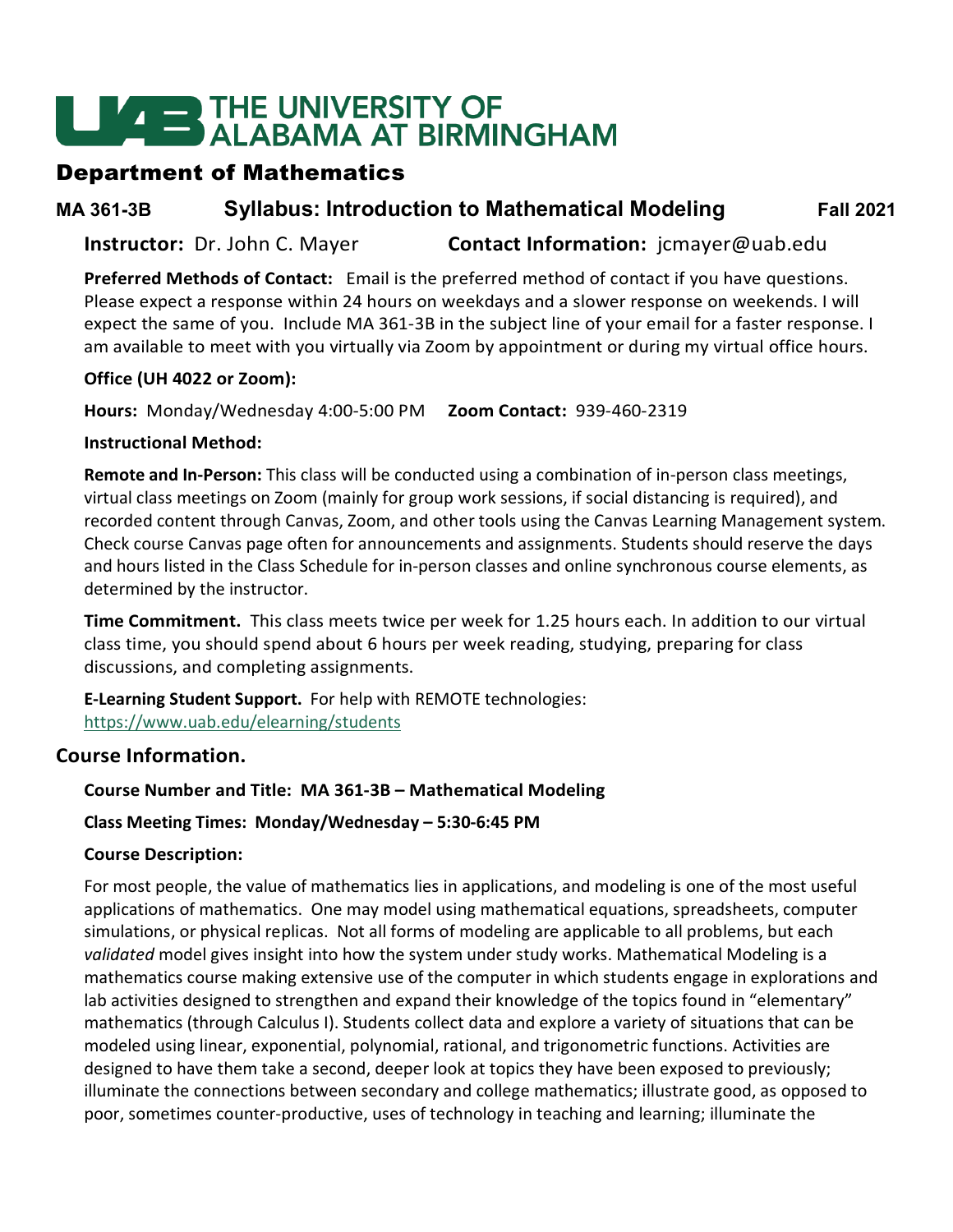connections between various areas of mathematics; and engage in serious (i.e., non-routine) problem solving, problem-based learning, and applications of mathematics.

#### **Prerequisite:** MA 125 – Calculus I

#### **Required Text and Course Materials:**

There is no textbook; course materials will be provided through Canvas. For software, we will use *Microsoft* EXCEL, *Wolfram* MATHEMATICA, and *iseesystems* STELLA. Your personal copies of EXCEL and MATHEMATICA can be obtained from UAB-IT at no cost. A student copy of STELLA (Stella Professional) should be purchased (or licensed for a set period of time) from *iseesystems*. You will receive an email from iseesystems shortly after the course starts. You will need a scanning app on your smart phone or computer in order to submit PDF copies of work done for assignments and presentations. Adobe Scan is free: <https://acrobat.adobe.com/us/en/mobile/scanner-app.html>

**Computer Lab:** The Mathematics computer lab in HHB 221 will be available for use of software. However, success in the course will be surer if you have your own computer and software.

#### **Course Objectives:**

We will cover the following topics, using the computer software indicated.

- 1. Functions, rates and patterns involving real numbers, using MATHEMATICA, EXCEL, and STELLA.
- 2. Exploring the concept of *feedback* in a system using STELLA.
- 3. Regression and modeling, using EXCEL.
- 4. Exploring functions in other number systems (e.g., complex numbers), using MATHEMATICA.
- 5. Final project, using MATHEMATICA, EXCEL, or STELLA.

There is no formal textbook for the course, but there will be many handouts of assignments and instructions distributed through Canvas. It is strongly recommended that you have your own computer and that you secure your own copies of the software. The mathematics behind the models will be discussed, assuming knowledge of algebra and functions (including linear functions, polynomials, rational functions, and exponential functions), differential calculus (limits, derivatives as rates of change, and linear approximation), and the definition and interpretation of the integral (as an accumulator and as area under a curve).

#### **Learning Outcomes.** Students will

- 1. Demonstrate ability to use Mathematica, Excel, and Stella to model dynamical systems.
- 2. Articulate functions, rates, and patterns involving real numbers used in modeling situations.
- 3. Articulate understanding of functions involving complex numbers.
- 4. Articulate understanding of the linear regression process and of fitting polynomial trendlines to data, in general.
- 5. Articulate understanding of feedback in systems that evolve over time.
- 6. Articulate the mathematics behind the modeling software.

**Zoom Etiquette:** Please observe the following "rules of the road" for our class on Zoom:

- Be prepared to enter class from our course Canvas Zoom page a few minutes before the scheduled time (in order to provide time to enter from the waiting room).
- Have video ON at all times. Stay in the frame, particularly when taking a quiz or test. (You may turn video off briefly, if leaving the frame for personal reasons.)
- Have audio MUTED unless you are in an active discussion (in order to minimize distracting noises).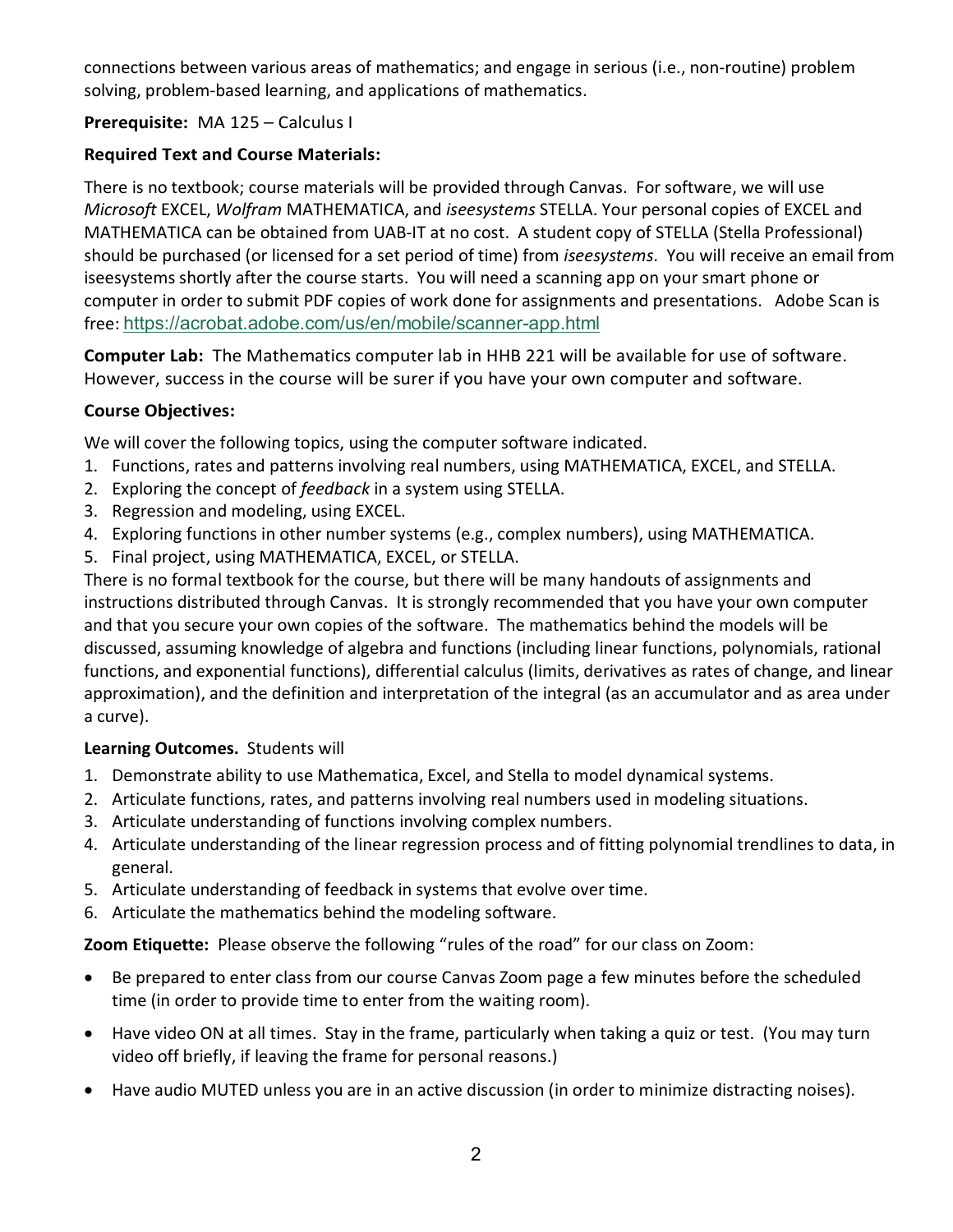## **UAB Policies and Resources.**

#### **Add/Drop and Course Withdrawal**

- **Drop/Add:** Deadlines for adding, dropping, or withdrawing from a course and for paying tuition are published in the [Academic Calendar](https://www.uab.edu/students/academics/academic-calendar) available online. Review the [Institutional Refund Policy](https://www.uab.edu/policies/content/Pages/UAB-FA-POL-0000091.html) for information on refunds for dropped courses.
- **Withdrawal:** To avoid academic penalty, a student must withdraw from a course by the withdrawal deadline shown in the academic calendar and receive a grade of W (withdrawn). Failure to attend class does not constitute a formal drop or withdrawal.

#### **UAB United: Safe Entry to Campus**

- Please go to the [UAB United website](https://www.uab.edu/uabunited/students) for guidance and resources related to our safe entry to campus in Fall 2021
- **Mandatory Masks and Social Distancing Requirements**: In accordance with CDC guidelines and for the health and well-being of all faculty, staff and students. Students, faculty and staff are currently required to wear cloth face coverings or face masks at all times indoors and maintain social distancing (per UAB and CDC guidelines) while on the UAB campus. These requirements may be updated from time to time.
- Non-compliance with the required items will result in students not being able to remain on campus or participate in any in-person classes, meetings, jobs, extracurricular activities, and events.
- We urge you strongly to be fully vaccinated. [Here is information on the safety of vaccines.](https://www.uab.edu/uabunited/covid-19-vaccine) There are also [incentives for getting vaccinated.](https://www.uab.edu/students/health/)

**Misconduct:** The University of Alabama at Birmingham expects all members of its academic community to function according to the highest ethical and professional standards. Students, faculty, and the administration of the institution must be involved to ensure this quality of academic conduct. Review the Academic Honor Code and Non-Academic Student Code of Conduct linked below.

- [Academic Integrity Code](https://www.uab.edu/one-stop/policies/academic-integrity-code)
- [Non-Academic Student Code of Conduct](http://www.uab.edu/studentconduct)

**DSS Accessibility Statement:** UAB is committed to providing an accessible learning experience for all students. If you are a student with a disability that qualifies under Americans with Disabilities Act (ADA) and Section 504 of the Rehabilitation Act, and you require accommodations, please contact Disability Support Services for information on accommodations, registration and procedures. UAB Disability Support Services (DSS) has established a process for UAB students to request temporary adjustments based on the impact of COVID-19. Requests for reasonable accommodations involve an interactive process and consist of a collaborative effort among the student, DSS, faculty and staff. If you are registered with Disability Support Services, please contact DSS to discuss accommodations that may be necessary in this course. If you have a disability but have not contacted Disability Support Services, please call (205) 934-4205, visit [their website,](http://www.uab.edu/dss) or their office located in Hill Student Center Suite 409.

**Title IX Statement:** The University of Alabama at Birmingham is committed to providing an environment that is free from sexual misconduct, which includes gender-based assault, harassment, exploitation, dating and domestic violence, stalking, as well as discrimination based on sex, sexual orientation, gender identity, and gender expression. If you have experienced any of the aforementioned conduct we encourage you to report the incident. UAB provides several avenues for reporting. For more information about Title IX, policy, reporting, protections, resources and supports, please visit [UAB Title IX webpage](http://www.uab.edu/titleix) for UAB's Title IX, UAB's Equal Opportunity, Anti-Harassment, Duty to Report, and Non-Retaliation policies.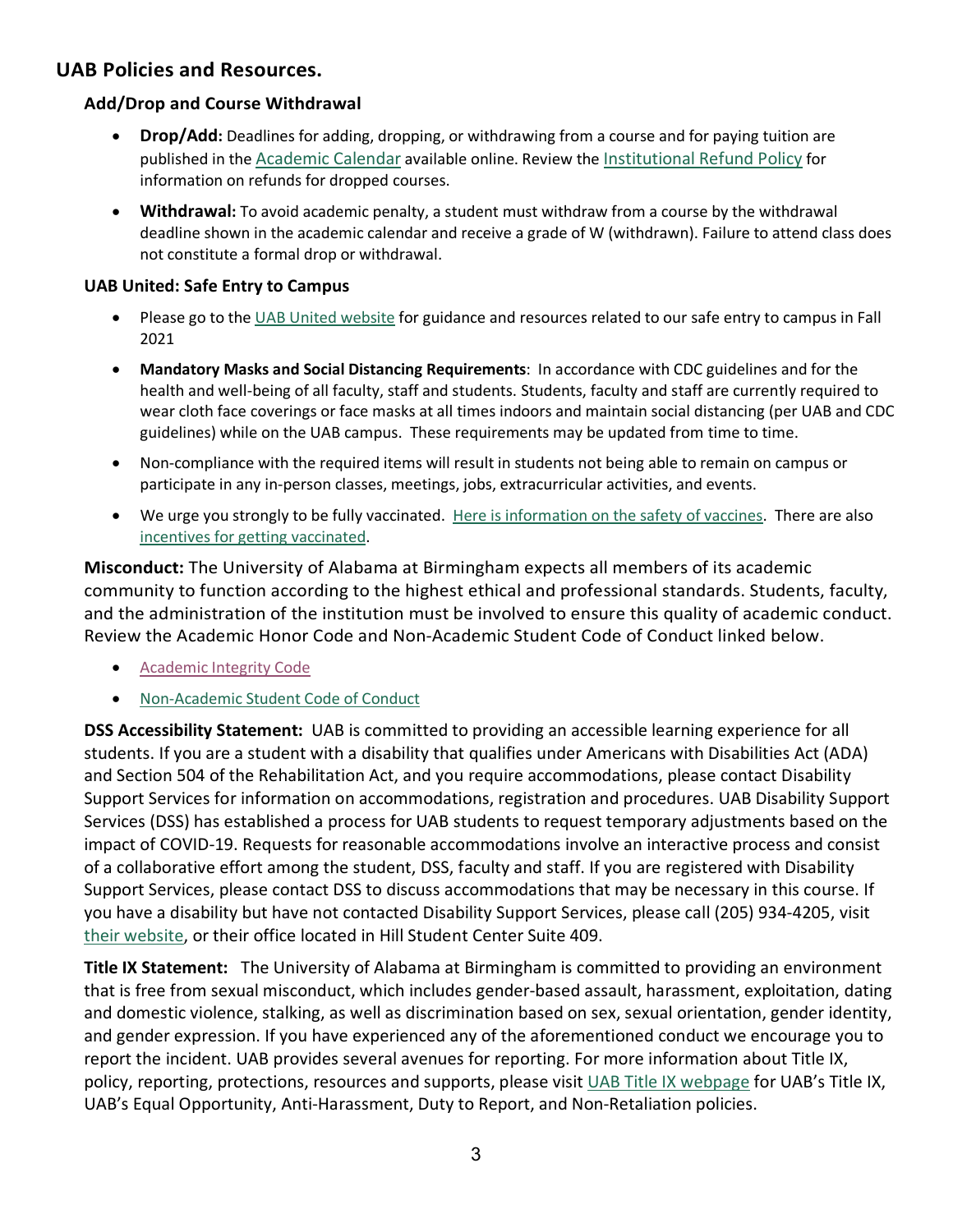### **Course Grading.**

**Course Grades.** Students earn their grade in the course as determined in the tables below. How each grade component is determined is described in the paragraphs that follow. Points accumulated will be recorded in CANVAS within one week of the completion of the assignment or activity. Important due dates will be listed in CANVAS calendar. Recall that a grade of **D** cannot count toward the mathematics major.

| <b>Grade Element</b> | <b>Points</b> | <b>Points Earned</b> | <b>Course Grade</b> |
|----------------------|---------------|----------------------|---------------------|
| Tests/Quizzes        | 50-100        | 350 points or more   |                     |
| Participation        | 80            | 300-349 points       |                     |
| Assignments          | 120           | 250-299 points       |                     |
| <b>Final Project</b> | 100-150       | 200-249 points       |                     |
| Total                | 400           | Below 200 points     |                     |

**Pass/Fail option.** A Pass/Fail option is not presently anticipated for this class, but COVID mitigation may cause this to change.

**Late Assignment Policy:** Assignments no more than one class meeting late will be subject to a 10% grade penalty. Assignments more than one class meeting late are subject to greater penalty at the discretion of the instructor.

**Participation.** You are expected to participate actively, particularly in small group work and class processing discussions. Mere presence does not constitute ACTIVE participation. Participation points are awarded as in the following table. Note that it is possible to earn MORE than 80 points total for the semester since we will have about 29 class meetings. Points earned beyond 80 are extra credit. Priority in presenting goes to students with the fewest Participation points.

| <b>Level of Participation</b>                                                  | <b>Points</b> |
|--------------------------------------------------------------------------------|---------------|
| Be present in class                                                            |               |
| Make minimal presentation or contribute meaningfully to class/group discussion |               |
| Contribute significantly to class discussion                                   |               |
| Make good presentation (substantially correct)                                 |               |
| Make excellent presentation (completely correct)                               |               |

**Assignments.** This is an inquiry-based course. Therefore, nearly all assignments will begin in class with you working with other students in a group. Groups are assigned by the instructor. Assignments will be due on a weekly basis by deadlines posted in Canvas. This component of your grade will count 120 points. You may discuss assignments with other students in the class, as well as with the instructional personnel, and you may work together with other students. If two (no more!) students work on an assignment together, you may turn in a single "partnership" assignment with two names. However, you are responsible for learning the material, and you will be expected to perform on your own, particularly on tests and the final project, described below. You will have the opportunity to present your work or that of your group in class as part of participation in processing.

**Tests and Quizzes.** There will be two tests, one at about 7 weeks and another during the final exam period, focused on determining whether or not you have learned independently to use the tools and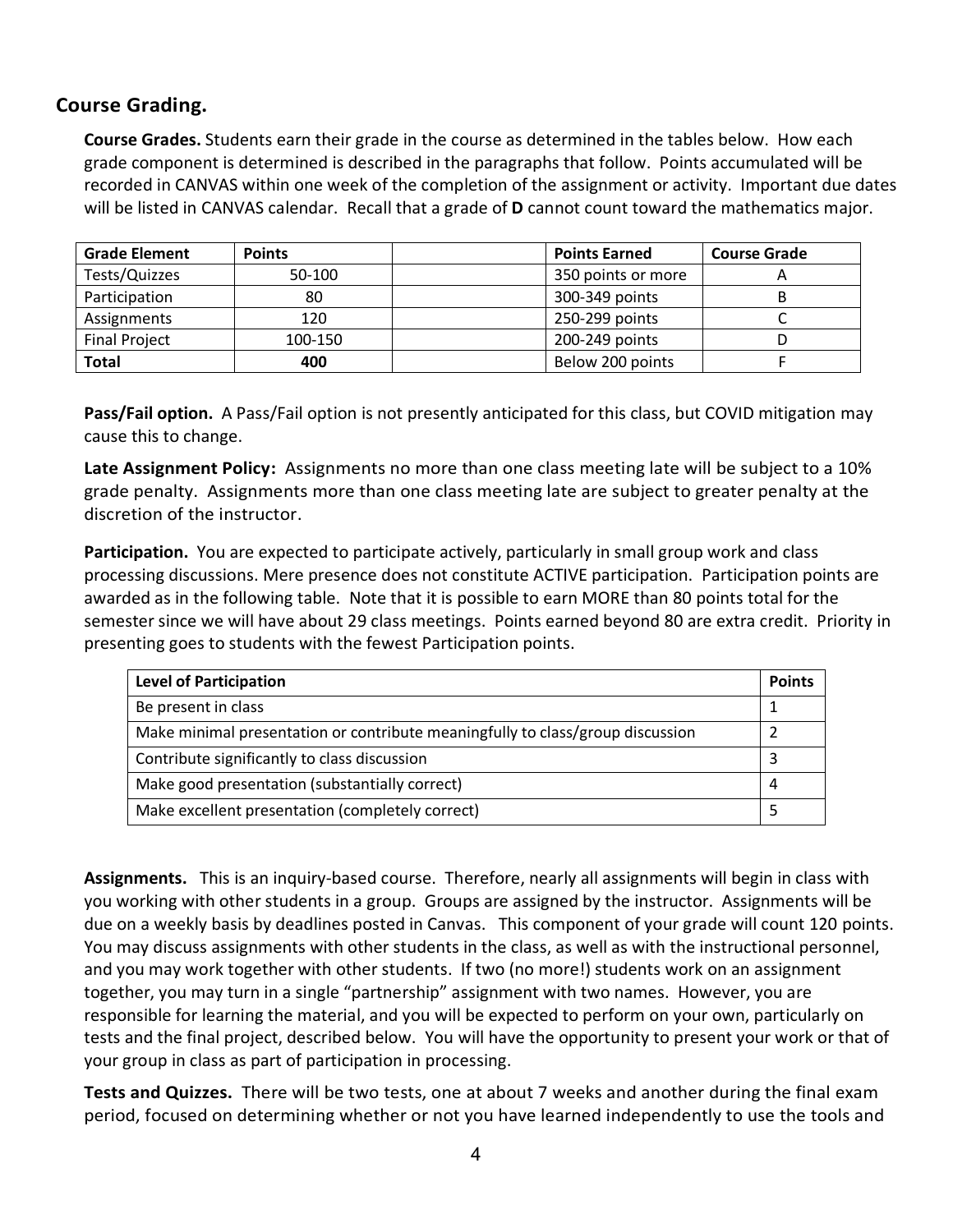to understand the basic building blocks relevant to the kinds of models we are constructing. The tests will be done online, timed, open book/notes, and will have a computer component. If taken online, your video must be ON during any test or quiz, and you must be in the frame. Even if you work with colleagues on assignments, it is vital that you learn to "drive" the computer yourself. You will have NO partner on the tests. The tests will also include questions designed to determine if you understand the mathematics and logic behind the computer models. There will be a few unannounced quizzes. This component of your work will count 50-100 points, whichever is better for your cumulative grade.

**Final Projects.** About midway through the course you will be provided with a list of several potential modeling stories, describing realistic situations to be modeled. Many of the projects are best modeled using Stella. You will be working as a team with others on the same model for your project. The team will present to the instructor a working model at least three weeks before the project due date (to be announced), for a preliminary evaluation. The instructor will discuss your model with you promptly. Subsequently, you will revise it, if needed, and write a 5-10 page technical paper (plus Appendices) describing your model, following a Technical Paper Template we will provide. Each student must write a completely independent paper and show that they have individually exercised the model. The instructor will also give you a copy of the Scoring Guides to be used to grade your model and paper. This component will count 100-150 points, whichever is better for your cumulative grade.

|                | Conceptual                                 | <b>Evidence Of Problem</b>              | <b>Explanation:</b>      | Accuracy:              |
|----------------|--------------------------------------------|-----------------------------------------|--------------------------|------------------------|
|                | <b>Understanding:</b>                      | Solving:                                | Using verbal reasoning   | Providing a wholly     |
|                | Interpreting the concepts                  | The use of task-appropriate             | and appropriate          | justified solution for |
|                | of the task and                            | tools and problem solving               | constructions to best    | the task at hand.      |
|                | translating them into<br>mathematics       | strategies.                             | convey the solution.     |                        |
|                |                                            |                                         | (The explanation flows   |                        |
|                | (Identifying the "core" of<br>the problem) |                                         | smoothly.)               |                        |
|                |                                            |                                         | Explanation is coherent, | The solution is        |
| 3              |                                            |                                         | and the ideas involved   | completely justified,  |
|                |                                            |                                         | follow logically from    | with no gaps in the    |
|                |                                            |                                         | previously stated ones.  | argument.              |
|                | Student's work has                         | The student's work has                  | Explanation is not       |                        |
|                | demonstrated that                          | demonstrated the strategic              | sufficiently rigorous or | The solution has one   |
| $\overline{2}$ | he/she has fully identified                | use of all task-appropriate             | something may not        | or two minor gaps in   |
|                | the major concepts of the                  | tools and problem solving               | immediately follow       | justification.         |
|                | task.                                      | methods.                                | from what is written.    |                        |
|                |                                            | Not all tools needed for the            |                          |                        |
|                | Some, but not all, of the                  | task are used or the tools              | Explanation has multiple | The solution has       |
| 1              | major concepts needed                      | are not used in a manner                | gaps or multiple steps   | major gaps in the      |
|                | were evident.                              | appropriate for solving the<br>problem. | need to be inferred.     | justification.         |
|                | Does not achieve minimal                   | Does not achieve minimal                | Does not achieve         | Does not achieve       |
| $\Omega$       | requirements for 1 point                   | requirements for 1 point                | minimal requirements     | minimal requirements   |
|                |                                            |                                         | for 1 point              | for 1 point            |